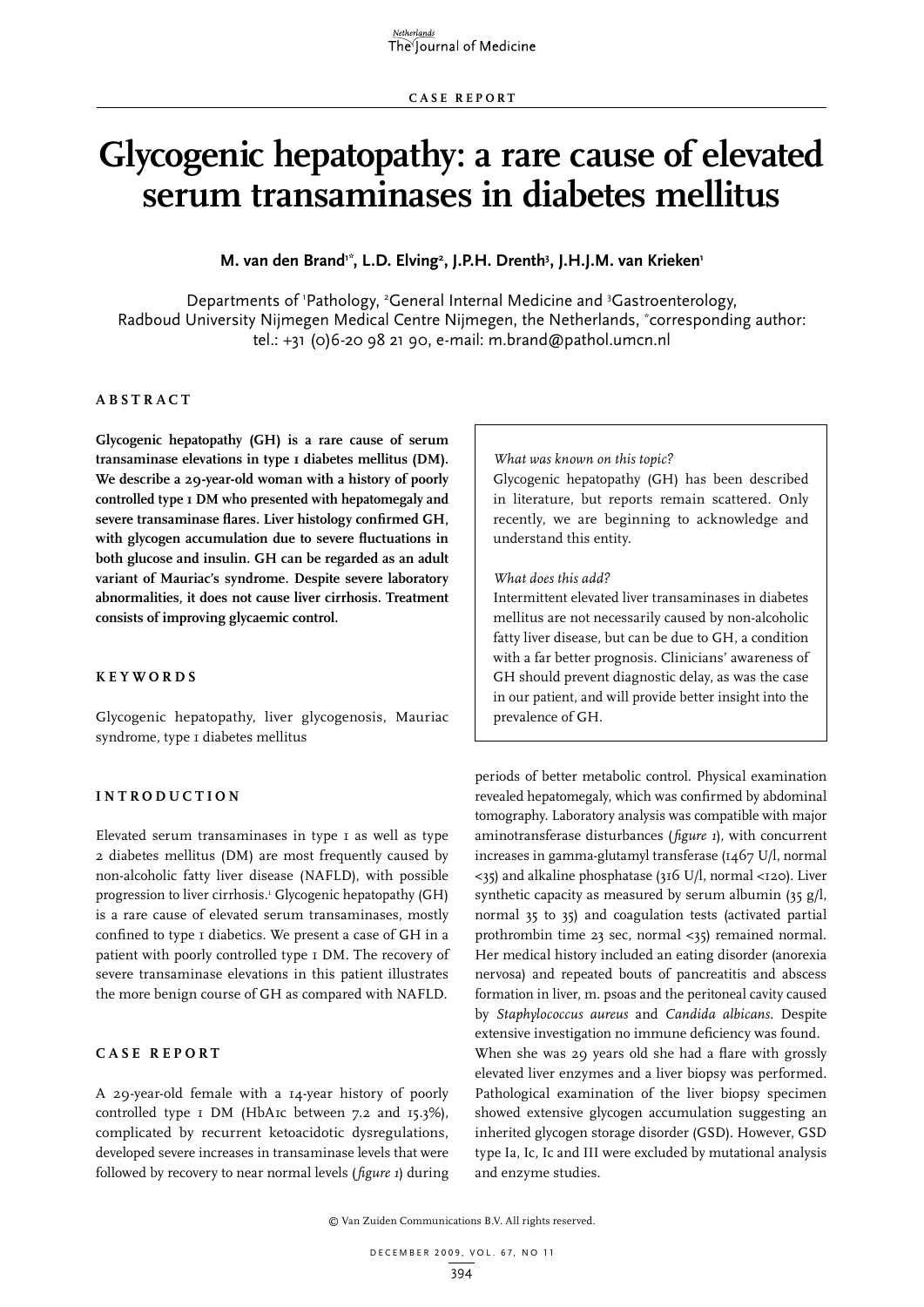# The Journal of Medicine



The flares with gross elevations of the serum transaminases persisted, but liver ultrasound consistently showed normal liver parenchyma hepatopetal flow in the portal and hepatic veins. Remarkably, transaminase flares followed glucose dysregulations, with recovery several days after glucose normalisation.

At the age of 30 years liver biopsy was repeated. In line with the previous biopsy there was glycogen accumulation, characterised by hepatocyte swelling, accentuation of cell membranes due to cytoplasmic rarefaction and strongly positive periodic acid Schiff (PAS, stains polysaccharides) staining (*figure 2*). After diastase digestion, which selectively degrades glycogen, PAS staining was no longer positive, confirming that glycogen accumulation was responsible for the findings.

From the results above we can conclude that this patient is most likely suffering from an acquired GSD. In this patient, it is most probably related to the poorly controlled type 1 DM in a condition called glycogenic hepatopathy



**Hepatocyte swelling with accentuated cell membranes due to cytoplasmic rarefaction (A). Periodic acid Schiff staining before (B) and after (C) diastase digestion.**

(GH). In retrospection, this diagnosis could have been established from the first liver biopsy.

# **D i s c ussion**

GH was first described by Mauriac in diabetic children as part of a syndrome including growth retardation, cushingoid habitus and delayed puberty.<sup>2</sup> It is now becoming clear that the liver defects observed in Mauriac's syndrome can occur without the syndromal features in adults with type I DM.<sup>3,4</sup> GH is most probably a rare condition and many clinicians are unaware of this differential diagnosis. As a result, incidence and prevalence are unknown and it most likely goes unrecognised, as illustrated by our patient.

The key finding in GH is glycogen accumulation in the liver causing hepatomegaly and elevated liver enzymes, especially transaminases. A literature survey on reports of GH shows that especially hepatomegaly and elevated transaminases are very frequent findings (*table 1*).3-16 All patients with GH are on insulin therapy and virtually all patients have type 1 DM, although GH has been reported in type 2 DM.3,13 Liver biopsy shows ballooning of hepatocytes and glycogen deposition causing cytoplasmic rarefaction and cell membrane accentuation. PAS staining is strongly positive.

An essential element in the pathophysiology of GH is wide fluctuations in both glucose and insulin levels. High serum glucose levels cause an insulin independent inflow of glucose in hepatocytes where it is rapidly phosphorylated, trapping it in the cell.4 Subsequent treatment of high glucose levels with insulin causes the trapped glucose to polymerise to glycogen.17 Glycogen production persists for some time after insulin levels have declined.4 The alternation of high glucose and insulin levels in poorly controlled DM causes glycogen accumulation. Therefore, it comes as no surprise that this syndrome was first described in 1930, only shortly after insulin treatment had become available.<sup>18</sup>

Van den Brand, et al. Glycogenic hepatopathy.